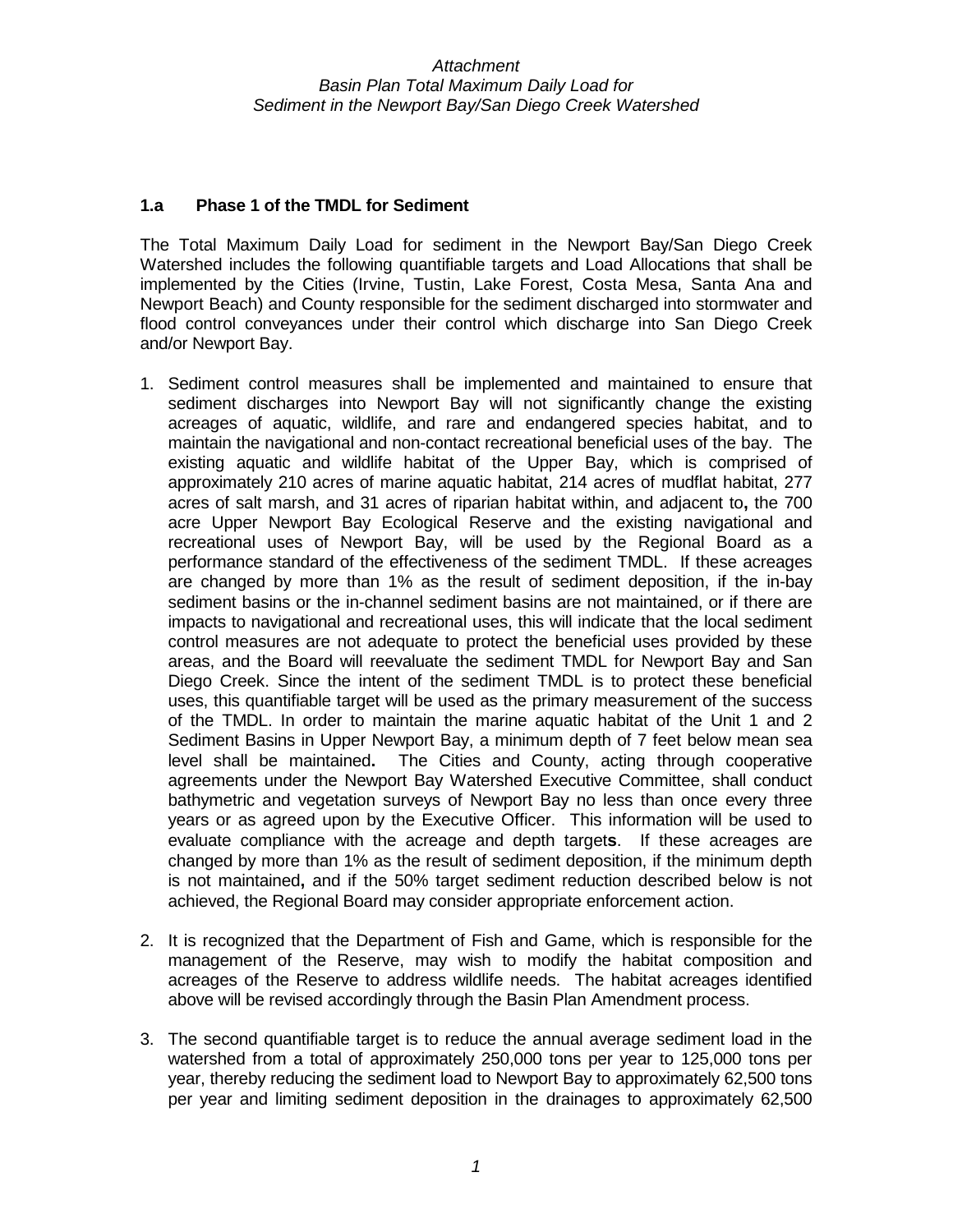tons per year. Sediment control measures shall be implemented and maintained to result in a 50% reduction in the current load of sediment in the Newport Bay/San Diego Creek Watershed within 10 years. The Regional Board will determine compliance with this target by calculating the annual average amount of suspended solids measured in San Diego Creek at Jamboree Boulevard and Campus Drive over a ten year period, and by evaluating the scour studies of the creek channels and topographic surveys of all the sediment control basins in the watershed to estimate the amount of deposition. Given that annual sediment deposition can vary widely based on weather and other conditions, it is appropriate to evaluate compliance with the sediment reduction target as a 10 year running annual average of the suspended solids load measured in San Diego Creek at Jamboree Boulevard and Campus Drive. The Regional Board will compare this information to the bathymetric and scour studies information to determine if the monitoring data accurately reflects sediment deposition in the bay and creek channels and to determine compliance with this target.

- 4. Sediment control measures shall be implemented and maintained to comply with the following Load Allocations (implemented as 10-year running annual averages) for discharges of sediment to Newport Bay: 1) no more than 28,000 tons per year of sediment shall be discharged to Newport Bay from open space areas within the watershed, 2) no more than 19,000 tons per year shall be from agricultural land, 3) no more than 13,000 tons per year from construction sites, 4) no more than 2,500 tons per year discharged from urban areas. The Cities and County, acting through cooperative agreements under the Newport Bay Watershed Executive Committee, shall be required to provide a proposal for evaluating compliance with these individual land use type load allocations that is subject to the approval of the Executive Officer. This proposal shall be implemented upon approval of the Executive Officer.
- 5. Sediment control measures shall be implemented and maintained to comply with the following Load Allocations (implemented as 10-year running annual averages) in addition to the load allocations specified above for Newport Bay for discharges of sediment to tributaries of Newport Bay: 1) no more than 28,000 tons per year of sediment shall be discharged to San Diego Creek and its tributaries from open space areas within the watershed, 2) no more than 19,000 tons per year shall be discharged to San Diego Creek and its tributaries from agricultural land, 3) no more than 13,000 tons per year discharged to San Diego Creek and its tributaries from construction sites, 4) no more than 2,500 tons per year discharged to San Diego Creek and its tributaries from urban areas. The Cities and County, acting through cooperative agreements under the Newport Bay Watershed Executive Committee, shall be required to provide a proposal for evaluating compliance with these individual land use type load allocations that is subject to the approval of the Executive Officer. This proposal shall be implemented upon approval of the Executive Officer.
- 6. Sediment control measures shall be implemented such that Upper Newport Bay, including In-Bay Sediment Basins 1 and 2, need not be dredged more frequently than about once every 10 years, and the long term goal of Phase 1 of the TMDL for sediment is to reduce the frequency of dredging to once every 20 to 30 years. It is recognized that extreme rainfall conditions may necessitate more frequent dredging of the in-bay basins. The Regional Board will adopt waste discharge requirements for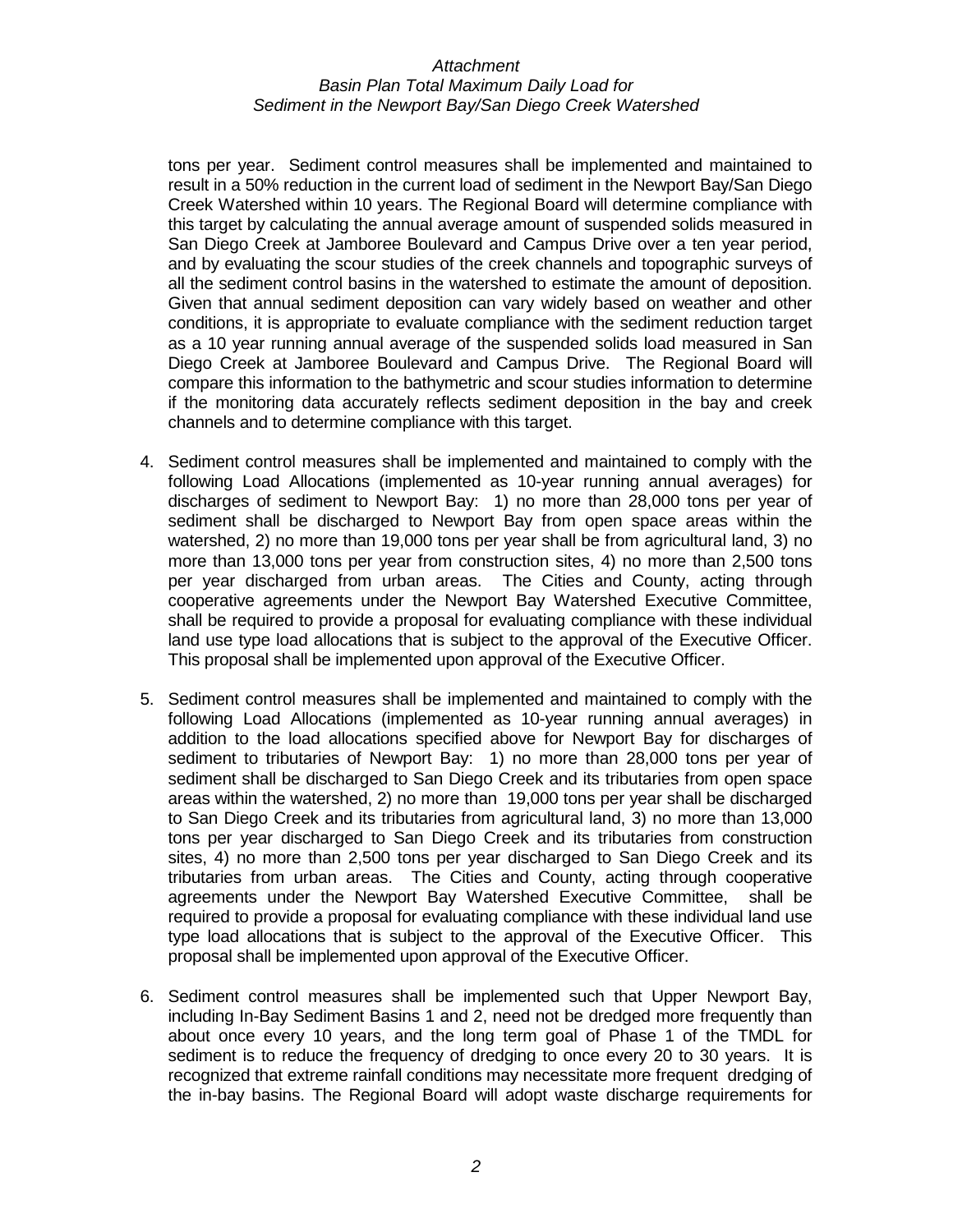such dredging projects as the means of recommending Clean Water Act Section 401 Water Quality Certification for the dredging, and to ensure proper disposal of the dredged sediment.

- 7. Waste Discharge Requirements will be waived for maintenance dredging of flood control channels and drainages throughout the watershed in order to maintain flood control capacity, under the following conditions; 1) any vegetation removal or earthwork conducted between March 1 and September 1 shall be supervised by a qualified biologist, approved by the Department of Fish and Game, to ensure compliance with the Endangered Species Act and Migratory Bird Treaty Act (this monitor shall have the authority to the stop or divert work to avoid impacts as necessary); and 2) the information in a complete application (report of waste discharge) demonstrates that the waiver criteria specified herein and in Regional Board Resolution No. 96-9, Waiver of Waste Discharge Requirements for Certain Types of Discharges, are met.
- 8. All in-channel and foothill sediment control basins throughout the drainages in the watershed shall be maintained to have at least 50% of design capacity available prior to November 15 of each year. Waste Discharge Requirements will be waived for sediment control basin maintenance activities under the following conditions: 1) any vegetation removal or earthwork conducted between March 1 and September 1 shall be supervised by a qualified biologist, approved by the Department of Fish and Game, to ensure compliance with the Endangered Species Act and Migratory Bird Treaty Act (this monitor shall have the authority to the stop or divert work to avoid impacts as necessary); 2) the use of herbicides for the control of vegetation within channels shall be avoided to the greatest extent practicable; and 3) the information in a complete application (report of waste discharge) demonstrates that the waiver criteria specified herein and in Regional Board Resolution No. 96-9, Waiver of Waste Discharge Requirements for Certain Types of Discharges, are met.
- 9. Waste Discharge Requirements will be waived for drainage channelization and stabilization projects on drainages within the watershed between the foothill sediment basins and Upper Newport Bay, under the following conditions: 1) while modifying the channels, no native riparian wetland vegetation shall be removed from within the basins or adjacent to the basins during the period between April 1 and September 1 of each year, in order to protect the federally listed least Bell's vireo, unless one to one mitigation is provided for the loss of the riparian and aquatic habitat; 2) any vegetation removal or earthwork conducted between March 1 and September 1 shall be supervised by a qualified biologist, approved by the Department of Fish and Game, to ensure compliance with the Endangered Species Act and Migratory Bird Treaty Acts (this monitor shall have the authority to stop or divert work to avoid impacts as necessary); and 3) the information in a complete application (report of waste discharge) demonstrates that the waiver criteria specified herein and in Regional Board Resolution No. 96-9, Waiver of Waste Discharge Requirements for Certain Types of Discharges, are met. The Regional Board will continue to work with the U.S. Army Corps of Engineers and other appropriate agencies towards the adoption of a Special Area Management Plan (or comparable plan) and General Permit for channel stabilization and flood control projects in accordance with Section 404 and 401 of the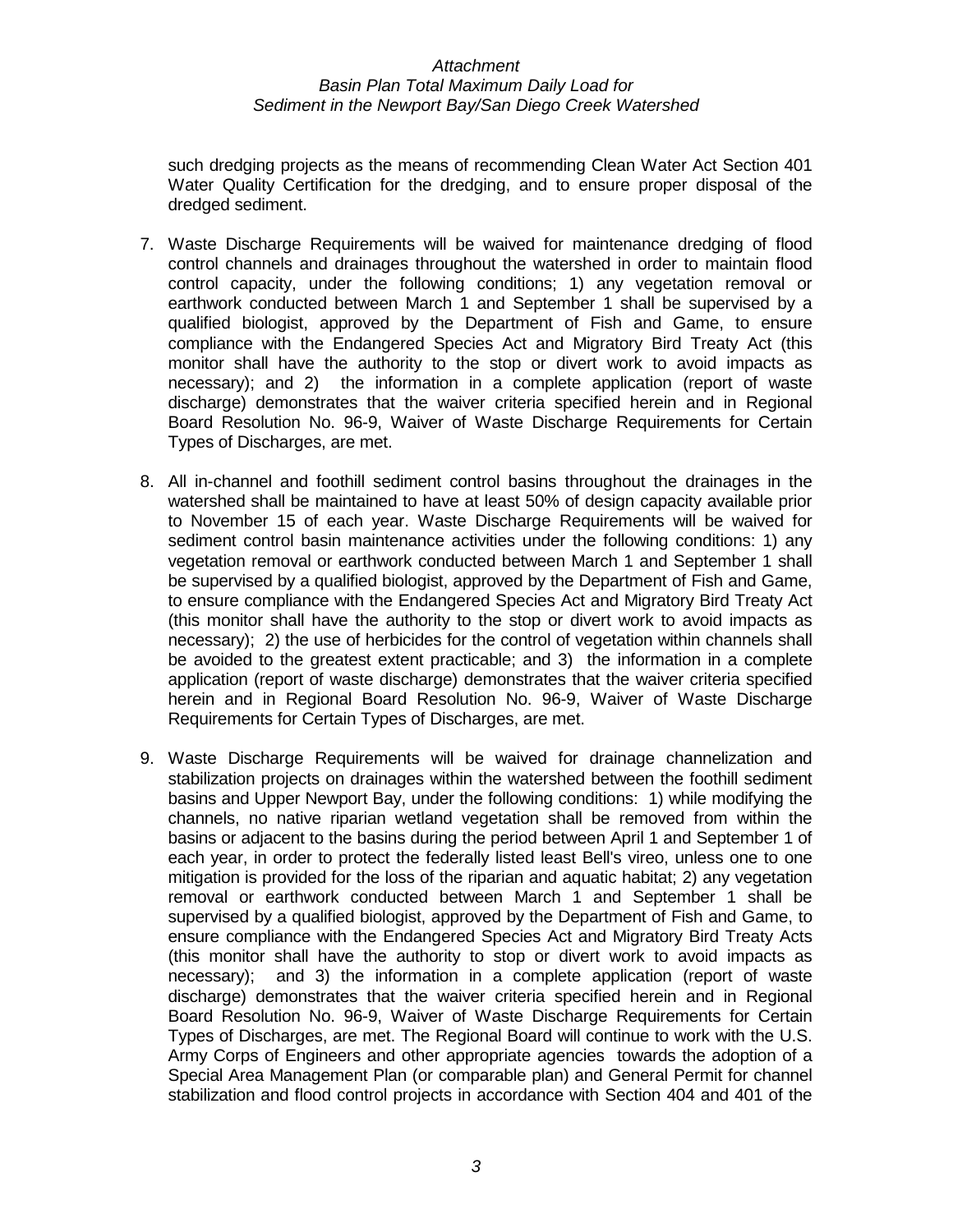Clean Water Act. If a plan for completing the Special Area Management Plan by June 1, 1999 is not submitted to the Executive Officer by January 1, 1999, then the Executive Officer is directed to require, as an additional condition for obtaining a waiver, the completion of a comprehensive delineation of all the wetlands in the watershed and an evaluation of the cumulative impacts of projects to control sediment and the build-out of the watershed on the beneficial uses of these waters of the State. This evaluation of the cumulative impacts must be completed, according to a plan acceptable to the Executive Officer, by June 1, 1999. Staff intends to use the delineation to propose a general permit to the Regional Board that will cover the kind of activities described in the amendment. Until the SAMP, or, alternatively, the comprehensive delineation described above, is completed, staff will continue to process individual permit applications for each project.

10. The Cities and County, acting through cooperative agreements under the Newport Bay Watershed Executive Committee, shall evaluate: 1) the amount of sediment being discharged from areas that contribute sediment to the total load discharged to Newport Bay; and 2) the effectiveness of the local sediment control plan (the 208 Plan). Where areas that contribute sediment are not under the jurisdiction of entities that are currently part of the Newport Bay Watershed Executive Committee, the Cities and County shall recommend to the Regional Board, if necessary, a new formula for allocating sediment loads and sharing of the costs of implementing the sediment control measures that will provide a 50% reduction in the current load of sediment. This evaluation shall, at a minimum, address the sediment loads from the Santa Ana-Delhi Channel, Bonita Creek, the federal lands within the watershed, and the City of Lake Forest.

These conditions shall not supersede more restrictive conditions of other agencies, such as the U.S. Army Corps of Engineers, U.S. Fish and Wildlife Service, the State Department of Fish and Game, or other local agencies.

# **1.b Phase 2 of the TMDL for Sediment: Monitoring and Reassessment**

The Newport Bay Watershed Executive Committee has developed an agreement whereby the County of Orange conducts the monitoring of sediment discharge within the watershed, with the costs shared by all parties, except the Department of Fish and Game. There has been no site specific monitoring of the various sources of sediment, so it is impossible to determine the effectiveness of specific BMPs. It is also too soon to reach any conclusions about the overall effectiveness of the local sediment control measures.

Since 1983, the County has monitored flow and total suspended solids at three locations and conducts periodic scour studies to evaluate sediment transport and deposition in the drainages within the watershed. In addition, the County has conducted two topographic surveys of the Upper Bay to determine sediment accumulation in the Upper Bay. The County intends to continue this monitoring program on behalf of the Newport Bay Watershed Executive Committee.

In addition, the Newport Bay Watershed Executive Committee shall: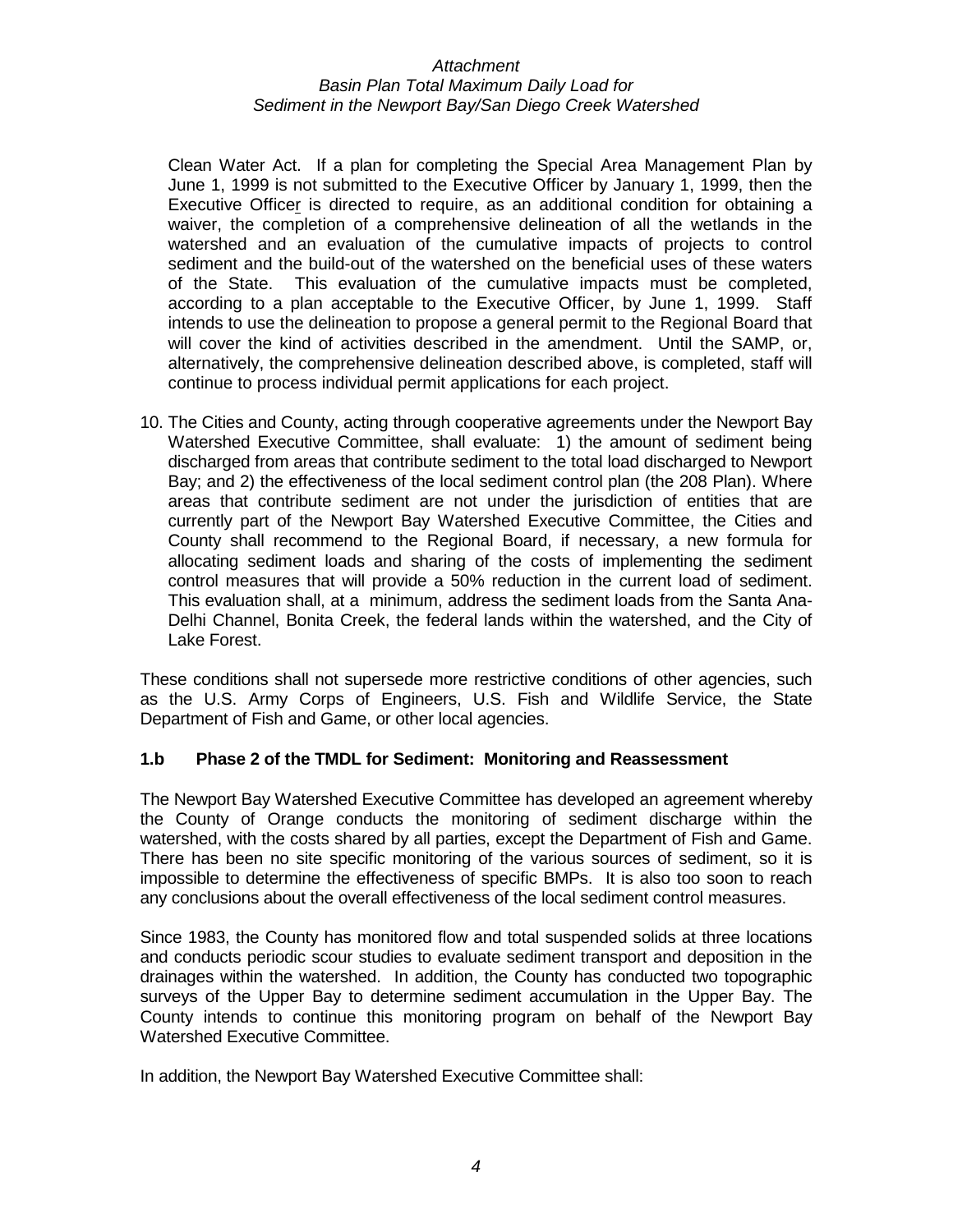- 1. Propose monitoring stations and schedules to be established to monitor the discharge of sediment from the Santa Ana-Delhi Channel and Bonita Canyon Creek into the Upper Bay and to evaluate the effectiveness of the BMPs being implemented in the watershed. This monitoring plan shall also propose monitoring to evaluate compliance with the Load Allocations for various land use types. This monitoring plan will not become effective until approved by the Regional Board at a duly noticed public hearing as specified in Chapter 1.5, Division 3, Title 23 of the California Code of Regulations (Section 647 et seq.).
- 2. Propose monitoring stations and schedules to conduct the scour studies for the drainages in the watershed to be conducted annually. These surveys shall determine the amount of sediment accumulated in San Diego Creek and its tributaries, the in-channel sediment basins, the foothill sediment basins, and any other sediment basins in the watershed. The survey report shall be used to demonstrate whether the sediment basins have at least 50% capacity prior to November 15 of each year. This monitoring plan will not become effective until approved by the Regional Board at a duly noticed public hearing as specified in Chapter 1.5, Division 3, Title 23 of the California Code of Regulations (Section 647 et seq.).
- 3. Conduct topographic and vegetation surveys of Upper Newport Bay at least every three years, or as agreed upon by the Executive Officer, and after any year in which the monitoring for total suspended solids at Campus Drive shows that more than 250,000 tons of sediment were discharged to the Bay. In any year in which these surveys are required, the surveys shall be conducted by July 1. The results of these surveys shall be submitted as part of an annual report by December 31 of each year. The topographic and vegetation surveys shall be conducted to determine the amount of sediment deposition in the two In-Bay basins and the other marine aquatic habitat areas and to determine changes in the areal extent of the existing aquatic, wildlife and endangered species habitat areas.
- 4. Submit an annual report by December 31 of each year providing the monitoring data and information collected by the Newport Bay Watershed Executive Committee, including the flow and suspended solids monitoring data, the scour studies, the bathymetric and vegetation surveys, (and any additional information collected by the Committee). The monitoring shall be completed prior to July 1 of each year and this information shall be used to determine the maintenance requirements of all sediment basins in the watershed. Additionally, the Newport Bay Watershed Executive Committee shall submit a report by November 15 of each year certifying whether the sediment basins in the watershed have at least 50% capacity. The Regional Board will use the information collected by this monitoring program to evaluate the effectiveness of the sediment TMDL and will reevaluate the sediment TMDL as part of the Regional Board's Basin Planning process.
	- 5. The monitoring data and information collected by the Newport Bay Watershed Executive Committee, including the flow and suspended solids monitoring data, the scour studies, the bathymetric surveys and the vegetation surveys, (and any